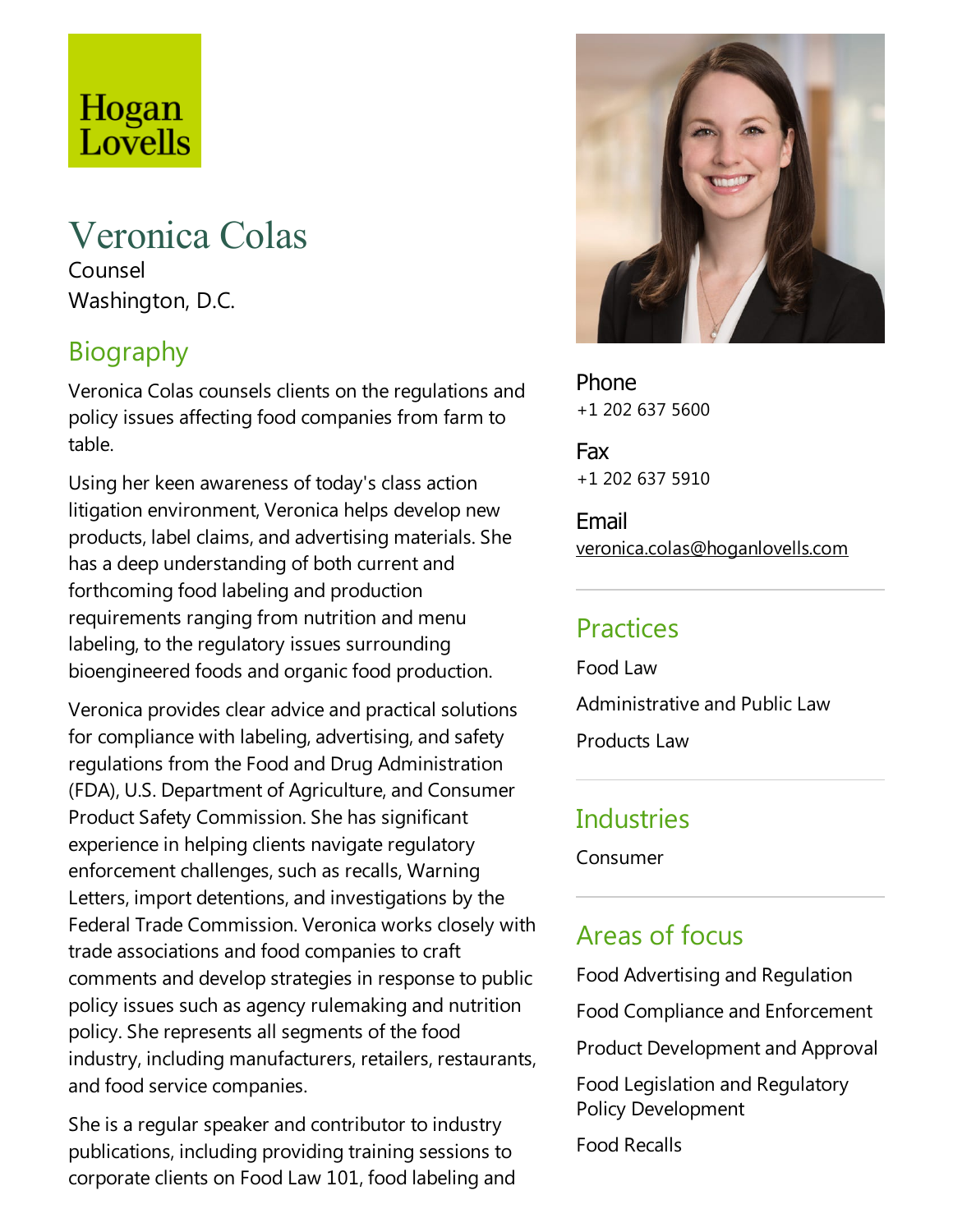marketing, and claim substantiation.

### Representative experience

Developed comments on every labeling and nutritionrelated issue in the last two administrations

Advocacy with FDA and the White House Office of Management and Budget, resulting in the agency establishing a different labeled serving size for a food category than originally proposed

Crafted successful requests for FDA enforcement discretion related to new nutrition labeling rules and removal of partially hydrogenated oils (PHOs) from the food supply

Advocacy with Alcohol and Tobacco Taxand Trade Bureau (TTB) leadership on alcohol beverage labeling modernization, resulting in increased flexibility in final rule

Developed strategy for meeting with FDA on labeling and marketing campaigns related to novel technologies

Negotiated private settlements to threatened litigation over food labeling claims

Advise on labeling changes to mitigate class action litigation risk

Addressed to FDA's satisfaction potential safety concerns about a caffeinated supplement

# Awards and rankings

- Food & Beverages: Regulatory & Litigation, Associates to watch (Nationwide), Chambers USA, 2019-2020
- Food & Drugs (Washington, D.C.), Rising Star, Super

Consumer Product Safety Regulation

Retail and Consumer Goods

Medical Foods and Dietary **Supplements** 

# Education and admissions

# Education

J.D., University of Virginia School of Law, 2011

B.A., Georgetown University, magna cum laude, 2008

# Bar admissions and qualifications

District of Columbia

Virginia (inactive)